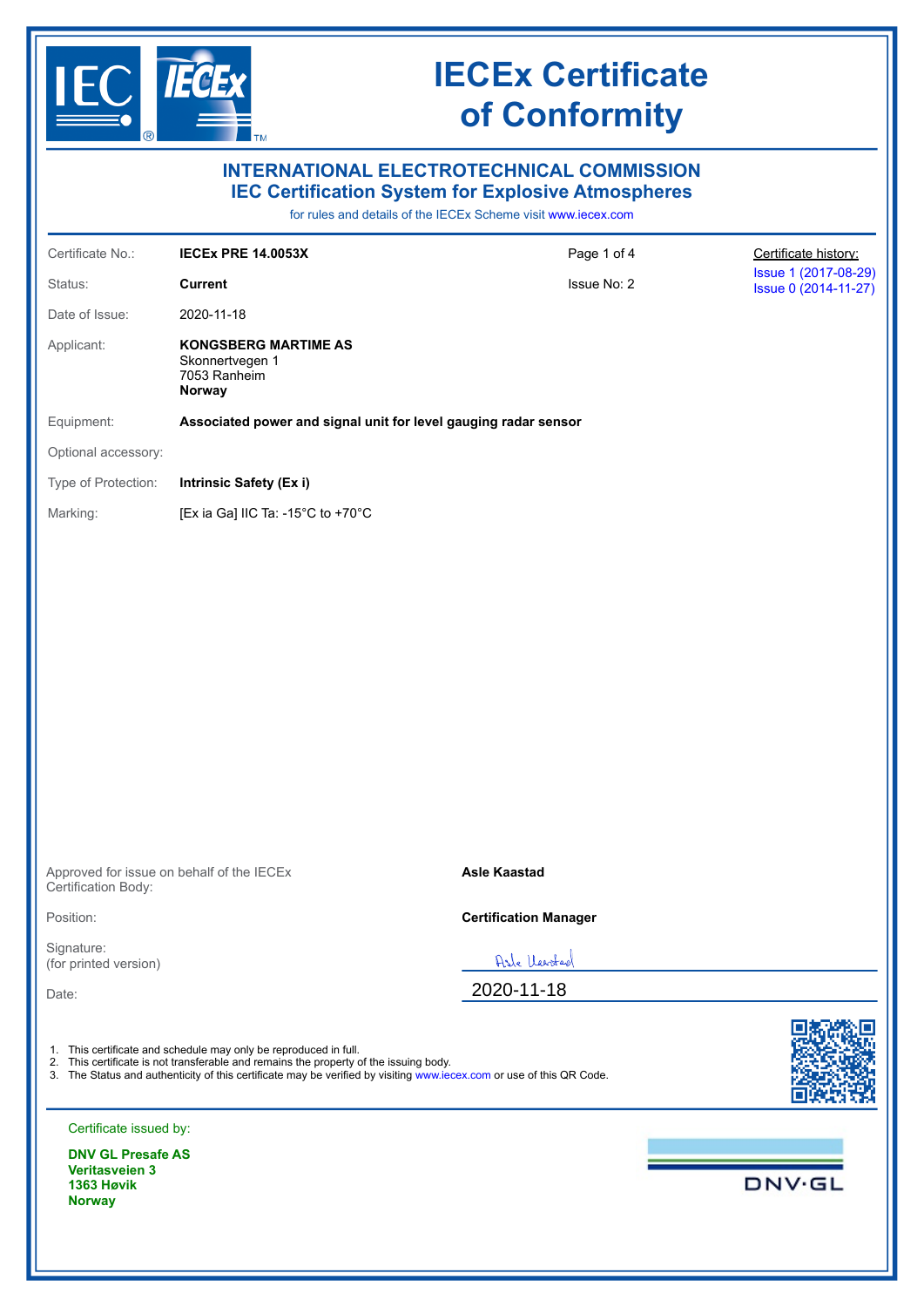

## **IECEx Certificate of Conformity**

Certificate No.: **IECEx PRE 14.0053X**

Date of issue: 2020-11-18

Page 2 of 4

Issue No: 2

Manufacturer: **KONGSBERG MARITIME AS** Skonnertvegen 1 7053 Ranheim **Norway**

Additional manufacturing locations:

This certificate is issued as verification that a sample(s), representative of production, was assessed and tested and found to comply with the IEC Standard list below and that the manufacturer's quality system, relating to the Ex products covered by this certificate, was assessed and found to comply with the IECEx Quality system requirements.This certificate is granted subject to the conditions as set out in IECEx Scheme Rules, IECEx 02 and Operational Documents as amended

#### **STANDARDS** :

The equipment and any acceptable variations to it specified in the schedule of this certificate and the identified documents, was found to comply with the following standards

| IEC 60079-0:2017 | Explosive atmospheres - Part 0: Equipment - General requirements |
|------------------|------------------------------------------------------------------|
| Edition: 7.0     |                                                                  |

**IEC 60079-11:2011** Explosive atmospheres - Part 11: Equipment protection by intrinsic safety "i" Edition:6.0

> This Certificate **does not** indicate compliance with safety and performance requirements other than those expressly included in the Standards listed above.

### **TEST & ASSESSMENT REPORTS:**

A sample(s) of the equipment listed has successfully met the examination and test requirements as recorded in:

Test Reports:

[NO/PRE/ExTR14.0049/00](https://www.iecex-certs.com/deliverables/REPORT/33732/view) [NO/PRE/ExTR14.0049/01](https://www.iecex-certs.com/deliverables/REPORT/33753/view) [NO/PRE/ExTR14.0049/02](https://www.iecex-certs.com/deliverables/REPORT/69149/view)

Quality Assessment Report:

[NO/PRE/QAR18.0016/02](https://www.iecex-certs.com/deliverables/REPORT/66504/view)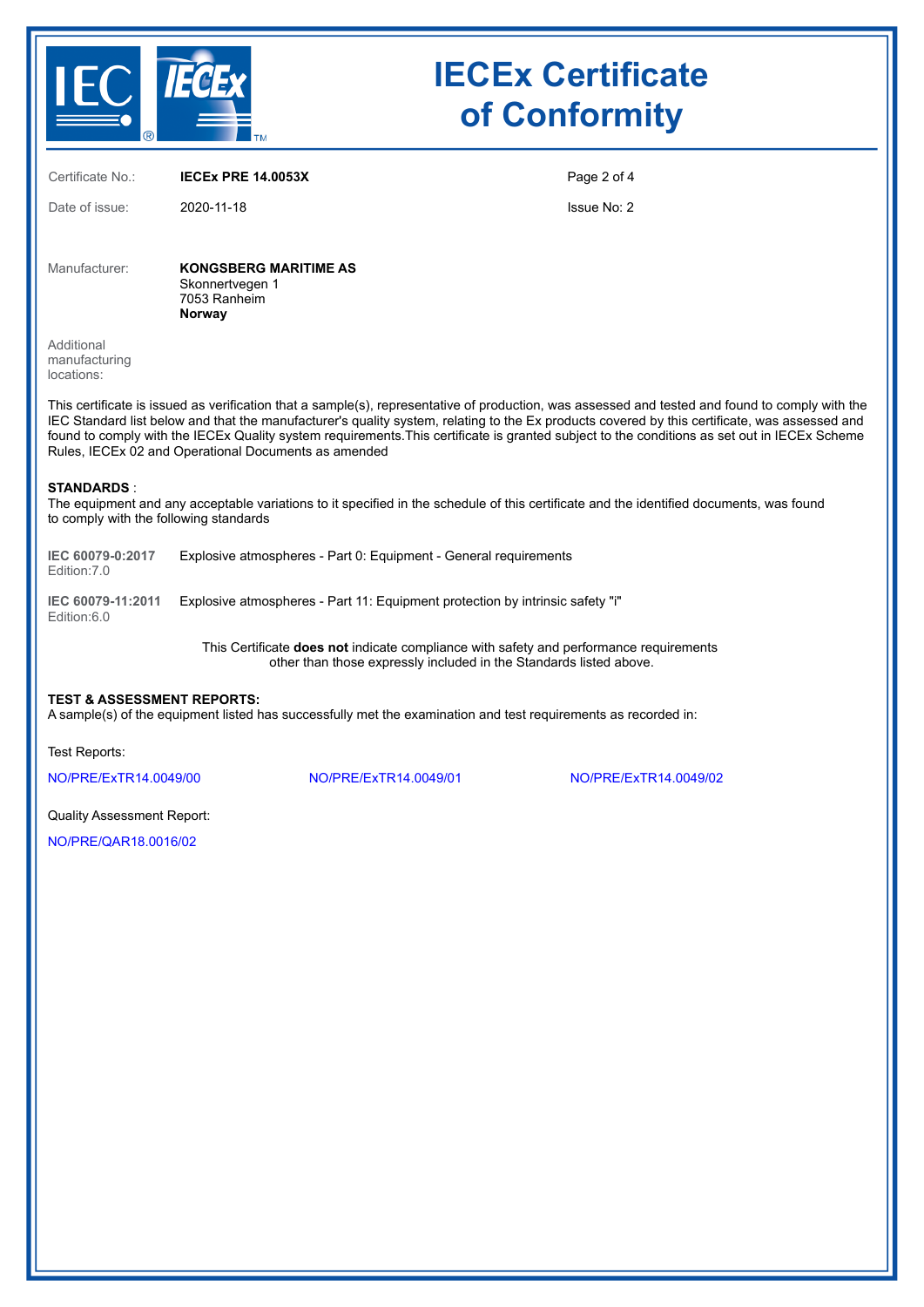

## **IECEx Certificate of Conformity**

Certificate No.: **IECEx PRE 14.0053X**

Date of issue: 2020-11-18

Page 3 of 4

Issue No: 2

### **EQUIPMENT:**

Equipment and systems covered by this Certificate are as follows:

GLK-300 is an associated apparatus for power supply and communication for level gauging radar sensore and auxiliary pressure and temperature transmitters. The power and RS-485 are for connection to the level gauging radar sensors. HART circuit for pressure and temperature transmitters. More than one transmitter may be connected to the HART circuit so far as the sum of capacitance and inductance of the transmitters and cables are less or equal to the Co and Lo for GLK-300.

#### Safety parameters:

Maximum safe voltage Um: 250V AC

| Power supply, terminals X2 & X3: p4 - X1& X4: p4 |       | 11B                | <b>IIC</b>         |
|--------------------------------------------------|-------|--------------------|--------------------|
| Maximum output voltage.                          | Uo:   | 14.3VDC            | 14.3VDC            |
| Maximum output current.                          | lo:   | 360 <sub>m</sub> A | 360 <sub>m</sub> A |
| Maximum output power.                            | Po:   | 2.1W               | 2.1W               |
| Maximum external capacitance.                    | Co:   | 4.28µF             | 680nF              |
| Maximum external inductance.                     | Lo:   | $168\mu H$         | $42\mu H$          |
| Maximum ratio                                    | Lo/Ro | 68µH/ $\Omega$     | $17\mu H/\Omega$   |
|                                                  |       |                    |                    |
| X1 & X4: p5-p6 (HART)                            |       | <b>IIB</b>         | <b>IIC</b>         |
| Maximum output voltage.                          | Uo:   | 25.8VDC            | 25.8VDC            |
| Maximum output current.                          | lo:   | 115mA              | 115 <sub>m</sub> A |
| Maximum output power.                            | Po:   | 0.74W              | 0.74W              |
| Maximum external capacitance.                    | Co:   | 780 <sub>n</sub> F | 100 <sub>n</sub> F |
| Maximum external inductance.                     | Lo:   | 9mH                | 1.6mH              |
|                                                  |       |                    |                    |
| X2 & X3: p5- p6 (RS-485)-X1&X4: p4 (0V-ref.)     |       | <b>IIB</b>         | <b>IIC</b>         |
| Maximum output voltage.                          | Uo:   | 7VDC               | 7VDC               |
| Maximum output current.                          | lo:   | 70 <sub>m</sub> A  | 70 <sub>m</sub> A  |
| Maximum output power.                            | Po:   | 88mW               | 88mW               |
| Maximum external capacitance.                    | Co:   | 300µF              | $15.7\mu F$        |
| Maximum external inductance.                     | Lo:   | 25mH               | 7mH                |

X1, X2, X3 &X4: p1-p3 (0V/ GND)

#### **SPECIFIC CONDITIONS OF USE: YES as shown below:**

1. The separation distance of minimum 50mm between intrinsically and non-intrinsically safe circuits has to be observed for the final installation in a cabinet.

2. The GLK-300 has to be installed in a cabinet with a degree of protection of at least IP20

3. The ambient temperature range for the GLK-300 is -15°C ≤ Ta ≤ +70°C

4. The power output circuit has a resistive trapezoidal output characteristic with a maximum U1 voltage 23.5V.

5. The RS-485 circuit has a safety open voltage Uo: 7V with a maximum voltage 5V for load and thermal assessments.